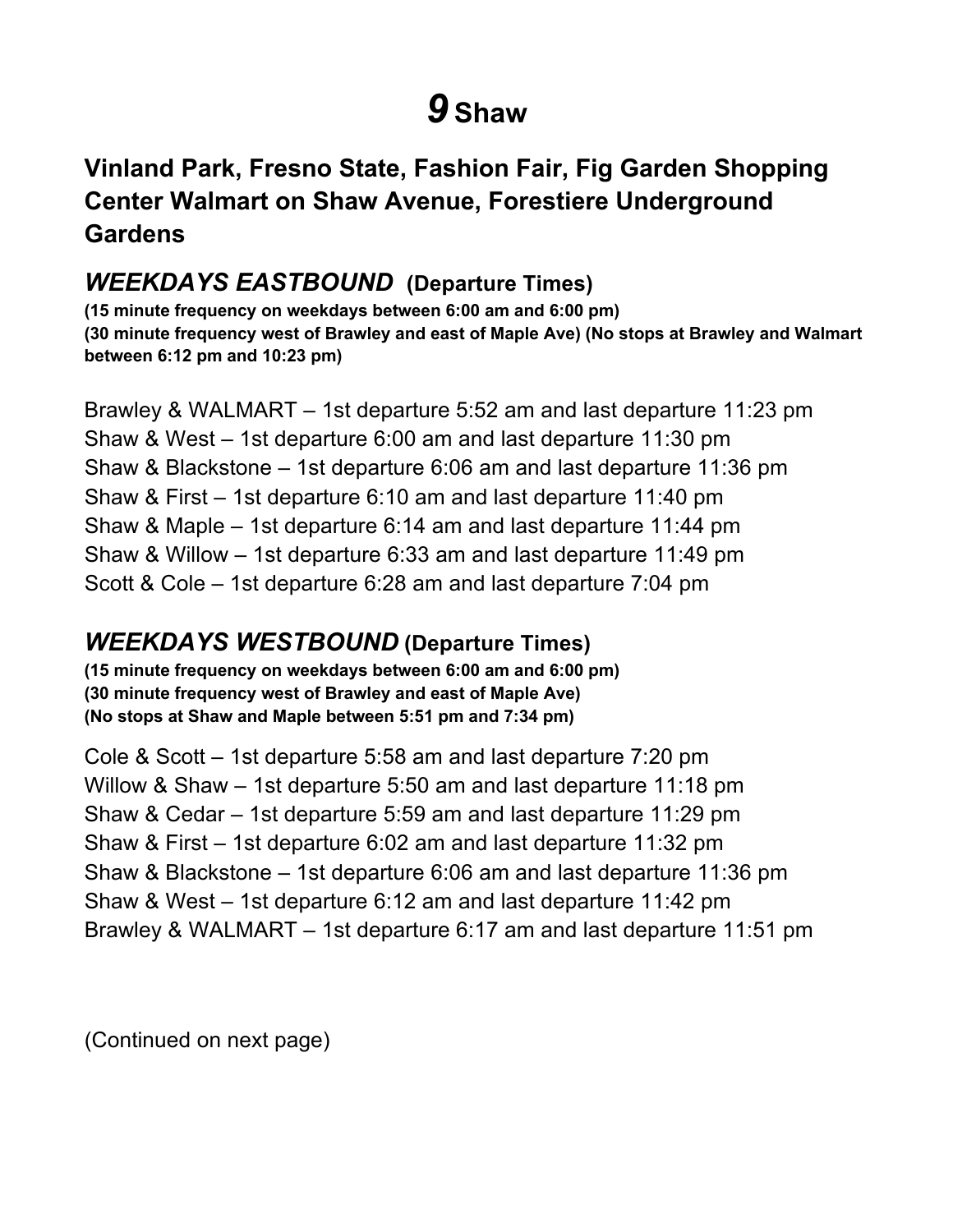### *SATURDAY-SUNDAY EASTBOUND* **(Departure Times)**

**(30 minute frequency) (No stops at NW Shaw and Maple between 7:22 am and 3:25 pm)** 

 Brawley & Walmart– 1st departure 6:53 am and last departure 11:23 pm Shaw & West – 1st departure 7:00 am and last departure 11:30 pm Shaw & Blackstone - 1st departure 7:07 am and last departure 11:37 pm Shaw & First – 1st departure 7:11 am and last departure 11:40 pm Shaw & Maple – 1st departure 7:15 am and last departure 11:44 pm Shaw & Willow – 1st departure 7:19 am and last departure 11:49 pm Shaw & Cole – 1st departure 8:00 am and last departure 3:08 pm

#### *SATURDAY-SUNDAY WESTBOUND* **(Departure Times)**

 **(30 minute frequency) (No stops at Shaw and Maple between 8:10 am and 4:07 pm)** 

 Cole & Shaw – 1st departure 8:27 am and last departure 3:22 pm Willow & Shaw – 1st departure 6:35 am and last departure 11:18 pm Shaw & Cedar – 1st departure 6:44 am and last departure 11:29 pm Shaw & First – 1st departure 6:47 am and last departure 11:32 pm Shaw & Blackstone – 1st departure 6:50 am and last departure 11:36 pm Shaw & West – 1st departure 6:56 am and last departure 11:42 pm Brawley & Walmart – 1st departure 7:03 am and last departure 11:51 pm

# **Route 9 transfer points along the route include:**

 Shaw and Brawley connects with route 12, 20 Shaw and Marks connects with routes 20 and 41 Shaw and West connects with route 22 Shaw and Palm connects with route 26 Shaw and Blackstone connects with BRT Shaw and Fresno connects with route 32 Shaw and Cedar connects with routes 10 and 38 Shaw and Cole connects with Clovis route 50 Shaw and Sunnyside connects with Clovis route 50 Shaw and First connects with route 34

(Continued on next page)